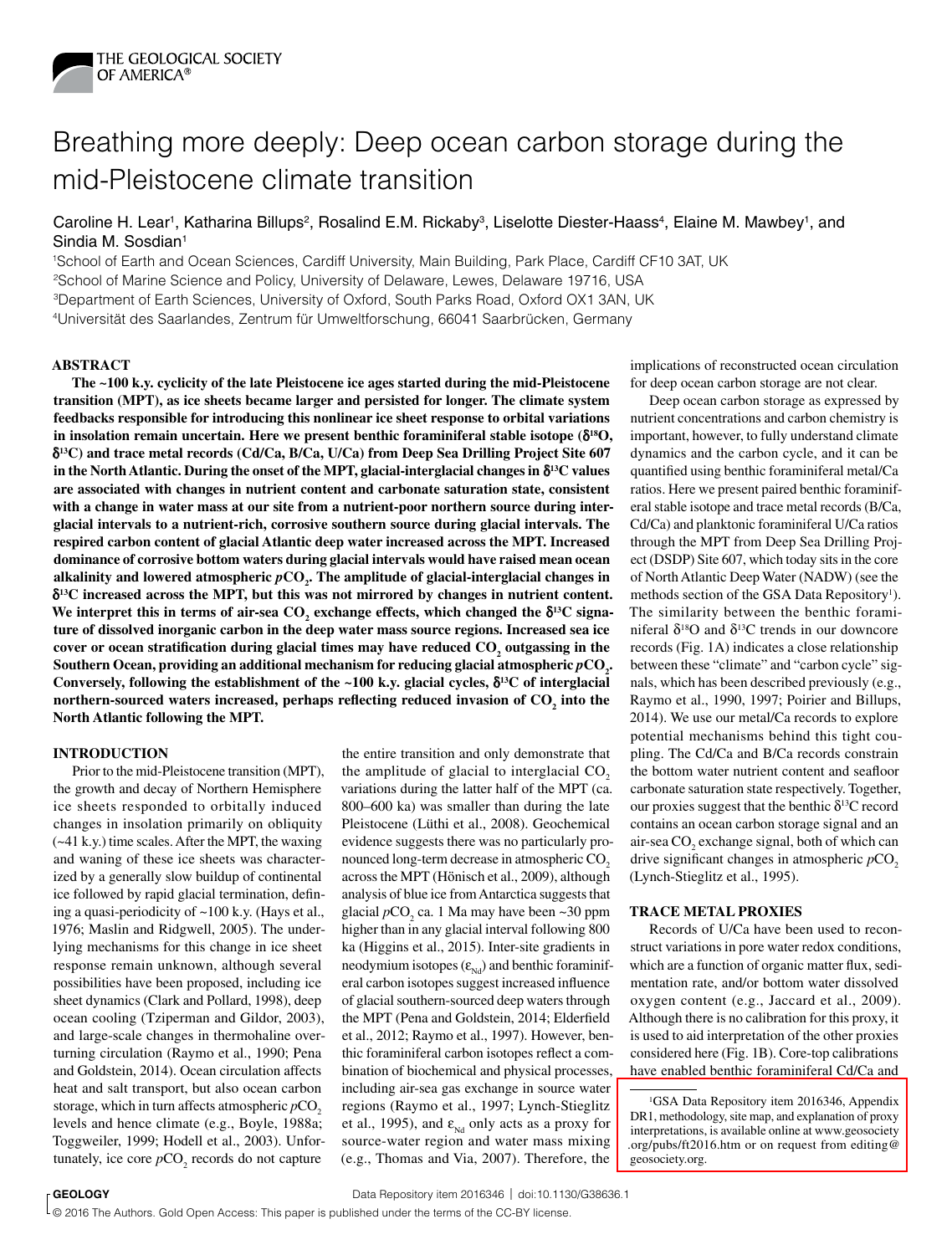

**Figure 1. A: Deep Sea Drilling Project (DSDP) Site 607 (North Atlantic)** *Cibicidoides* **sp.** d**18O (red) and** d**13C (blue) (MPT—mid-Pleistocene transition. B: DSDP Site 607** d**13C record (purple line) and**  *Globigerina bulloides* **U/Ca (brown diamonds); note logarithmic scale. C: DSDP Site 607** d**13C**  record (purple line) and bottom water [PO<sub>4</sub>] reconstructed using benthic foraminiferal Cd/Ca **(green diamonds). Pale green envelope represents [PO4] uncertainty window of ±0.17 µmol/kg (see Data Repository [see footnote 1] for details). D: DSDP Site 607** d**13C record (purple line)**  and bottom water carbonate saturation state (∆CO $_3^{2-}$ ) reconstructed using *Cibicidoides wuellerstorfi* **B/Ca (brown diamonds). Pale brown envelope represents ∆CO** $_3^2$  **uncertainty window** of ±9 μmol/kg (see Data Repository for details). E: DSDP Site 607 δ<sup>18</sup>O record (red line) and d**13C air-sea exchange signal (filled black diamonds).** d**13C air-sea exchange signal calculated**  using the [PO<sub>4</sub>] record (C) and "corrected  $\delta^{13}$ C record" (see text for details). Gray vertical bars **highlight the timing of marine isotope stages (MIS), after Lisiecki and Raymo (2005).**

B/Ca to be used to reconstruct changing nutrient content and carbonate saturation state of ancient water masses, with a particular focus on ocean carbon dynamics of the Last Glacial Maximum and late Pleistocene (e.g., Boyle, 1992; Rickaby et al., 2010; Yu and Elderfield, 2007; Allen et al., 2015). Here we apply these same principles to

our MPT records (see the Data Repository for methods and calibration details).

## **TRACE METAL RECORDS AT DSDP SITE 607**

Our trace metal records display distinct variability on glacial to interglacial time scales as

defined by the paired stable isotope records (Fig. 1; Fig. DR1 in the Data Repository). The U/Ca and  $\delta^{13}$ C records indicate a tight coupling between pore water redox conditions and ocean circulation change (Fig. 1B). This could reflect a switch between different water masses, but because the U/Ca record also displays a striking similarity with both alkenone mass accumulation rates (Lawrence et al., 2013) and radiolaria abundance (Fig. DR2), we interpret the U/Ca record as predominantly reflecting changes in organic matter flux into the sediment caused by local productivity changes. North and South Atlantic productivity apparently changed in parallel with climate on these orbital time scales and has been ascribed to changes in the depth of the nutricline, driven by migration of westerlies in both hemispheres (Lawrence et al., 2013). The lack of a convincing relationship between U/Ca and benthic foraminiferal Cd/Ca after marine isotope stage (MIS) 18 suggests that the Cd/Ca record predominantly reflects the nutrient content of the bottom water mass and has not been significantly overprinted by the local changes in productivity (see the Data Repository; Fig. DR2). We argue therefore that the glacial-interglacial variations in B/Ca also reflect changes in the saturation state of the bottom water mass, with minimal overprinting by local changes in productivity, and we discuss the significance of these below.

# **ATLANTIC OCEAN CARBON STORAGE THROUGH THE MPT**

Neodymium isotopes trace the increasing influence of southern-sourced deep waters relative to North Atlantic–sourced waters during glacial intervals through the MPT (Pena and Goldstein, 2014). Today, DSDP Site 607 sits in the core of North Atlantic Deep Water, a wellventilated water mass. In general, intervals of low benthic foraminiferal  $\delta^{13}$ C values at Site 607 are associated with low *Cibicidoides wuellerstorfi* B/Ca and high benthic foraminiferal Cd/ Ca (Figs. 1C and 1D). The stronger incursions of southern-sourced bottom waters into the deep Atlantic recorded by  $\varepsilon_{Nd}$  (Pena and Goldstein, 2014) are therefore associated with lower bottom water carbonate saturation state  $(\Delta CO_3^{2-})$ and increased nutrient content. Of particular note is the increase in the extent of remineralized organic matter stored in glacial deep waters following the MPT (Figs. 1C and 1D; Fig. DR3). There are two ways to interpret this signal. The first is that the glacial southern-sourced water mass became more corrosive (e.g., more poorly ventilated) across the MPT. Our trace metal records may be recording such an increase in ocean carbon storage directly. The second way to interpret the change in glacial bottom water mass characteristics at Site 607 is primarily through an increased volume of corrosive southern-sourced waters, with Site 607 consequently experiencing a greater proportion of this water mass relative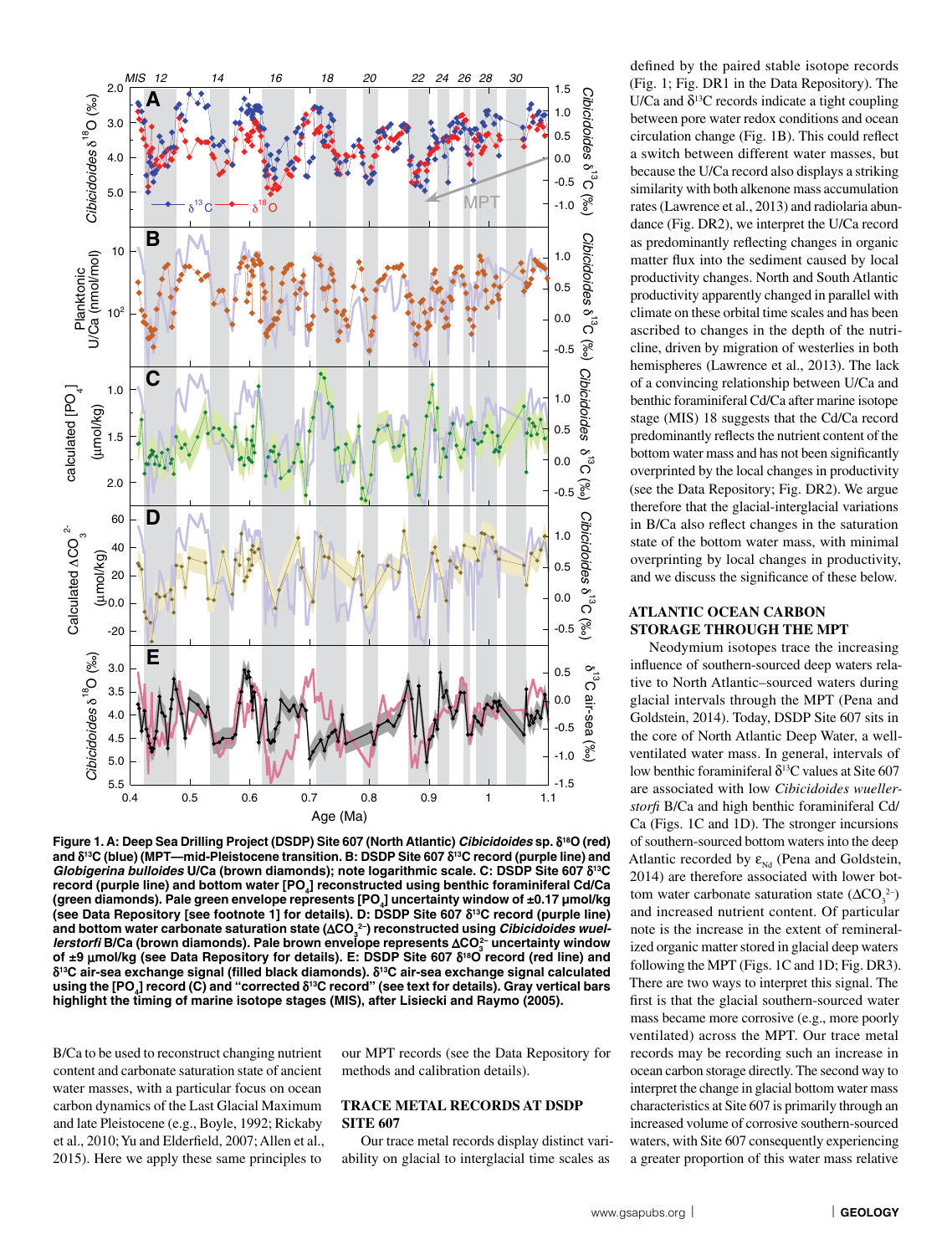to northern-sourced waters through the MPT. It has been proposed that an increased volume of poorly ventilated deep waters would effectively increase the deep ocean carbon reservoir, leading to reduced atmospheric  $pCO<sub>2</sub>$  (Skinner, 2006). If corrosive southern-sourced waters bathed a greater proportion of carbonate-bearing seafloor sediments, carbonate dissolution in deep waters would increase, raising whole-ocean alkalinity and hence lowering atmospheric  $pCO_2$  (Boyle, 1988a). In either case, we argue that a change in ocean circulation resulted in a lowering of glacial  $pCO<sub>2</sub>$  across the MPT.

In the absence of air-sea exchange effects, a 1 µmol/kg increase in  $[PO_4]$  would be expected to be associated with a 1.1‰ decrease in  $\delta^{13}C$ (Broecker and Maier-Reimer, 1992). After MIS 18 (ca. 0.7 Ma), the relationship between  $[PO_4]$ and  $\delta^{13}$ C appears to change, with larger-amplitude changes in  $\delta^{13}$ C that are not associated with correspondingly large amplitude changes in  $[PO<sub>4</sub>]$  (Figs. 1C and 2A; Fig. DR4). We suggest three reasons for this observation. The first is that Cd/Ca is not a faithful recorder of bottom water PO<sub>4</sub> concentrations. Despite the rigorous cleaning technique employed, the foraminifera have variable and in some cases high Mn/Ca, which has been associated with diagenetic incorporation of Cd into foraminiferal coatings (Boyle, 1983). However, despite the large interspecies offsets for Mn/Ca, there are no interspecies offsets for Cd/Ca (Fig. DR5), and there is no correlation between Cd/Ca and Mn/Ca (Fig. DR6). We therefore discard this option. The second possibility is that the slope of the  $[PO_4]$ - $\delta^{13}C$  relationship altered due to changing  $\delta^{13}C$  of organic matter. This option would require lighter  $\delta^{13}C$  of organic matter after the MPT, which is unlikely for at least the glacial intervals as it would imply increased sea-surface  $[CO_2]_{aq}$  (Popp et al., 1999). Our preferred option is that the  $\delta^{13}$ C record contains a significant signal of air-sea  $CO<sub>2</sub>$  exchange.

# **SEA ICE INFLUENCE ON CARBON CYCLING**

Benthic carbon isotope records reflect (1) whole-ocean changes in  $\delta^{13}C$ , (2) regional variations in the amount of respired organic carbon /nutrient content, and (3) air-sea  $CO<sub>2</sub>$  exchange signals that in turn contain both a temperature component and a  $CO<sub>2</sub>$  outgassing or invasion signal (Lynch-Stieglitz et al., 1995). Temperature affects surface water δ<sup>13</sup>C but notΔCO<sub>3</sub><sup>2–</sup> or  $[PO<sub>4</sub>]$ , while  $CO<sub>2</sub>$  outgassing or invasion affects both  $\delta^{13}$ C and  $\Delta CO_3^{2-}$  but with minimal influence on  $[PO_4]$  (Fig. 2). We follow Lynch-Stieglitz et al. (1995) to remove the biological influence and calculate the air-sea exchange signal  $(\delta^{13}C_{\text{air-sea}})$  (Fig. 1E). We do this after correcting for changes in whole-ocean  $\delta^{13}C$  by subtracting the Ocean Drilling Program Site 849  $\delta^{13}$ C record from the DSDP Site 607  $\delta^{13}$ C record (see the Data Repository).



Today, isotopically light  $\mathrm{CO}_2$  outgasses from water high in dissolved inorganic carbon (DIC) in the Southern Ocean, and invades low-DIC water in the North Atlantic, raising and lowering the  $\delta^{13}$ C values of the surface waters in the respective regions (Lynch-Stieglitz et al., 1995). The amount of outgassing or invasion may be controlled by the extent of sea ice, which acts as a barrier between the surface water and atmosphere. Our  $\delta^{13}C_{\text{air-sea}}$  record is consistent with an increase in glacial Southern Ocean sea ice extent across the MPT (MIS 30–22; 1.1– 0.9 Ma), reducing outgassing of 12C-enriched  $CO<sub>2</sub>$  and lowering the  $\delta^{13}$ C composition of southern-sourced waters (Fig. 1E). A similar trend of decreasing  $\delta^{13}C_{\text{air-sea}}$  may be caused by an internal "chemical divide" reducing deep water ventilation (Toggweiler, 1999). In either case, both scenarios would result in increased deep ocean carbon storage and reduced atmospheric  $pCO_2$ . Models suggest that increased summer sea ice in the Southern Ocean could lead to the observed increased influence of southern-sourced waters in the Atlantic basin during glacial intervals (Watson and Naveira Garabato, 2006; Ferrari et al., 2014). It is therefore possible that Southern Ocean sea ice extent

**Figure 2. Corrected** d**13C (Deep Sea Drilling Project [DSDP] Site 607** d**13C minus Ocean Drilling Program [ODP] Site 849** d**13C) versus**  reconstructed bottom water [PO<sub>4</sub>] **(A) and reconstructed carbonate saturation state (** $\Delta CO_3^2$ **) (B). Blue symbols are from glacial intervals, red symbols are from interglacial intervals, based on marine isotope stages of Lisiecki and Raymo (2005). Open symbols are samples older than 0.7 Ma, closed symbols are samples younger than 0.7 Ma. Uncertain**ties in reconstructed [PO<sub>4</sub>] are **~±0.17** m**mol/kg, and uncertainties in reconstructed ∆CO<sub>3</sub><sup>2</sup> are ~±9** m**mol/kg (see the Data Repository [see footnote 1] for details). "Biology" arrow in A shows expected trendlines caused by changes in concentration of respired organic matter, based on modern Redfield ratios and carbon isotopic composition of organic matter (Lynch-Stieglitz et al., 1995). Horizontal arrow indicates that**  changes in air-sea CO<sub>2</sub> exchange will not impact [PO<sub>4</sub>]. Slopes of **corresponding arrows in B are from Yu et al. (2008). Green circles represent composition of modern Antarctic Bottom Water (AABW) and North Atlantic Deep Water (NADW).**

was a critical feedback mechanism resulting in lower  $pCO_2$  during glacial intervals through the MPT, via both increased ocean carbon storage and also reduced outgassing of  $CO<sub>2</sub>$ .

After MIS 18, the  $\delta^{13}$ C changes between glacial and interglacial stages are associated with little change in  $[PO_4]$  but significant change in  $\Delta CO_3^{2-}$  (Figs. 1C, 1D, and 2). This indicates that the air-sea gas exchange effects are not simply temperature related; instead they likely reflect changes in  $CO<sub>2</sub>$  invasion into or outgassing from the ocean. Following the establishment of the  $\sim$ 100 k.y. glacial-interglacial cycles, the  $\delta^{13}$ C of the northern-sourced waters that bathe DSDP Site 607 during interglacial intervals increases (Fig. 1A). Our trace metal records (Figs. 1C–1E) suggest that this reflects an increase in interglacial North Atlantic–sourced water  $\delta^{13}C$  from MIS 15 onward, perhaps caused by reduced invasion of  $CO<sub>2</sub>$  into the North Atlantic.

# **CARBON CYCLE INFLUENCE ON 100 K.Y. ICE AGE CYCLES**

We propose that carbon cycle feedbacks resulted in lower atmospheric  $pCO_2$  during glacial intervals across the MPT. Our records capture the increased storage of carbon in the